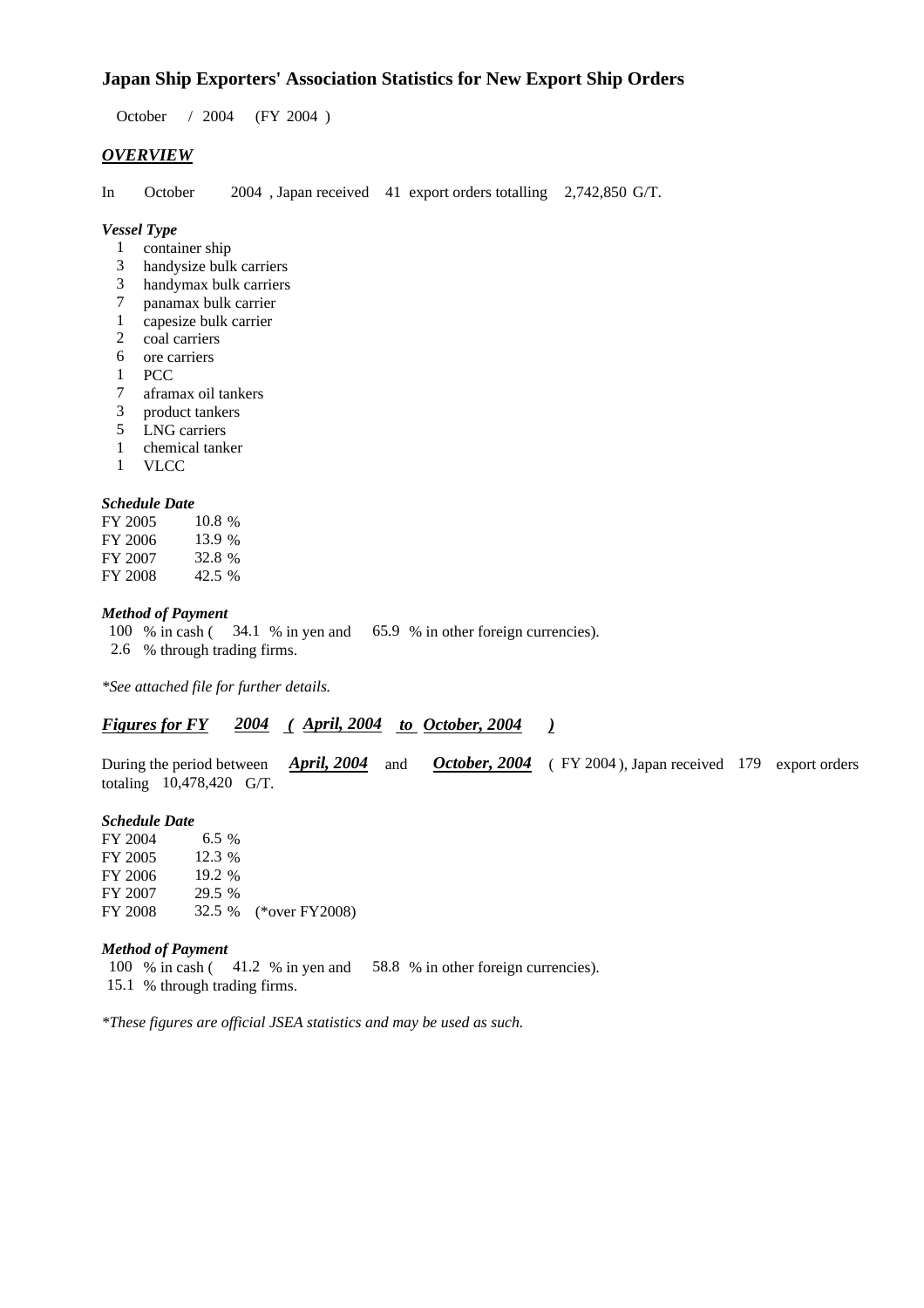# Based on Fiscal Year

Description Apr 03 to Mar 04 Apr 04 to Jun 04 Ju 2004 August 2004 September 2004 October 2004 Apr 04 to Oct 04 Jan 04 to Oct 04 No. $No.$   $G/T$ T || No. | G/T || No. | G/T || No. | G/T || No. | G/T || G/T || No. | G/T || No. | G/T || No. | G/T General Cargos ( 53 2,427,250 4 44,400 1 6,050 3 139,600 2 39,800 1 27,200 11 257,050 18 668,550 Bulk Carriers 3555| 15,276,690|| 35| 1,690,450| 20| 998,100| 11| 623,300| 19| 962,250| 23| 1,495,100| 108| 5,769,200|| 139| 7,151,850 Tankers 1344| 8,342,471|| 19| 1,245,720| 8| 885,100| 6| 287,900| 10| 812,900| 17| 1,220,550| 60| 4,452,170|| 99| 6,832,687 Combined Carriers 1 0 0 0 0 0 0 0 0 0 0 0 0 0 0 0 0 **Others** s and  $\vert 0$  0 0 0 0 0 0 0 0 0 0 0 0 0 0 0 Total 5422| 26,046,411|| 58| 2,980,570| 29| 1,889,250| 20| 1,050,800| 31| 1,814,950| 41| 2,742,850| 179| 10,478,420|| 256| 14,653,087 FY 2002 / FY2003 (%) \* 172.4 35.2 95.9 51.4 90.6 196.3 66.0 \*\* 70.6 In CGT12,538,680|| | 1,404,373| | 722,138| | 555,570| | 728,490| | 1,311,328| | 4,721,899|| | 6,757,991 |

*Figures for shipbulding orders of 500 G/T and over for export as steel vessels placed with JSEA members are covered.*

\*FY 2002/FY2003

\*\*Calender Year 2004

JSEA (November 2004)

# New Export Orders Placed in October 2004 (FY 2004)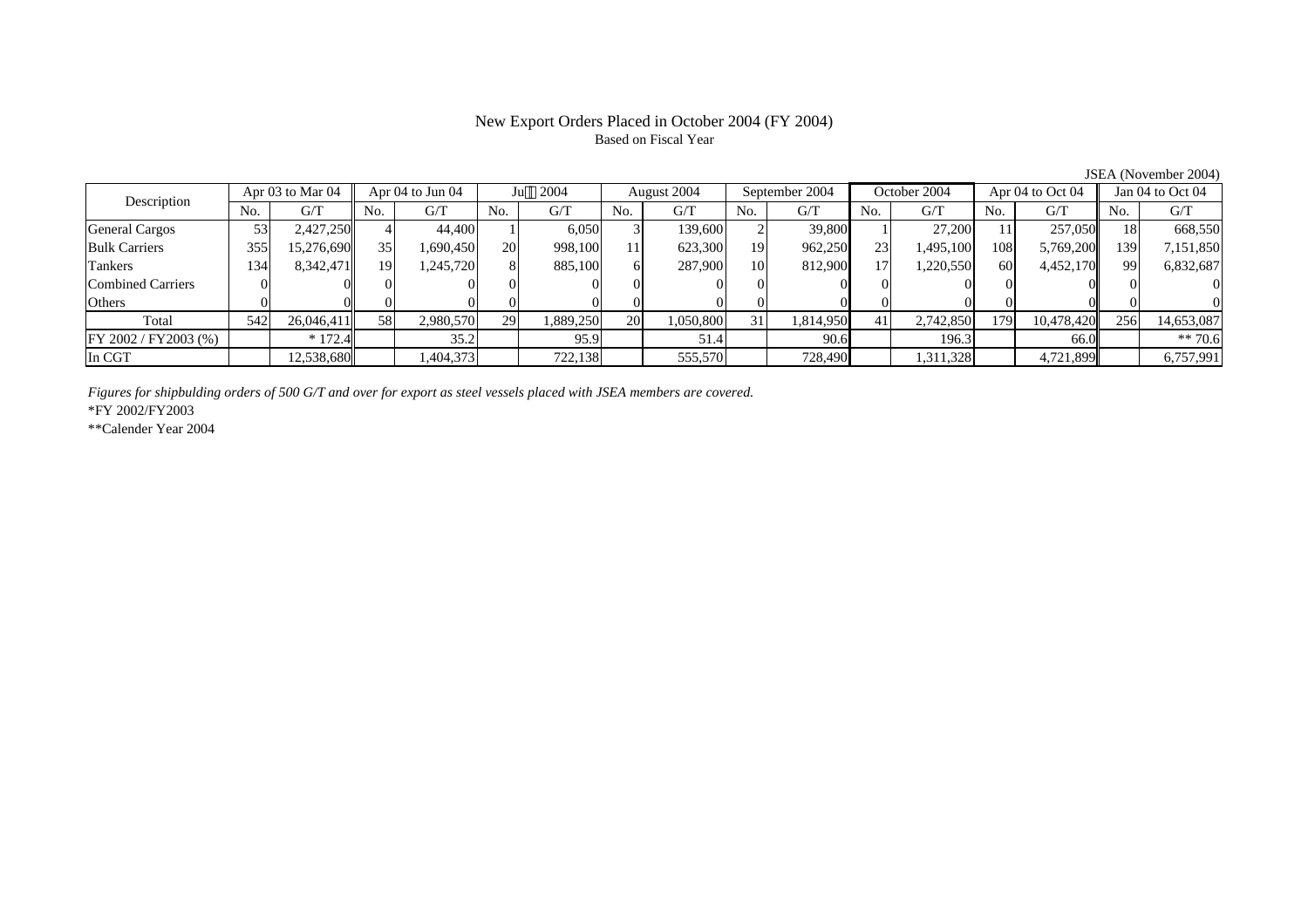## Based on Fiscal Year

Description Apr 03 to Mar 04 Apr 04 to Jun 04 July 2004 August 2004 September 2004 October 2004 Apr 04 to Oct 04 Jan 04 to Oct 04<br>No. 1 G/T No. 1 G/T No. 1 G/T No. 1 G/T No. 1 G/T No. 1 G/T No. 1 G/T No. 1 G/T No. 1 G/T No No.  $G/T$ T || No. | G/T || No. | G/T || No. | G/T || No. | G/T || G/T || No. | G/T || No. | G/T || No. | G/T General Cargos ( 31 1,104,335 3 23,866 1 75,519 0 0 1 6,002 0 0 5 105,387 15 454,188 Bulk Carriers 1133| 4,561,732|| 42| 1,963,790| 15| 516,548| 11| 431,664| 24| 899,130| 13| 521,407| 105| 4,332,539|| 150| 5,940,886 Tankers 1033| 5,752,226|| 19| 1,000,628| 6| 337,503| 7| 177,596| 10| 671,949| 11| 816,527| 53| 3,004,203|| 85| 4,754,488 Combined Carriers 0 0 0 0 0 0 0 0 0 0 0 0 0 0 0 0 **Others** s and  $1$ 1 115,875 1 115,875 0 0 0 0 0 0 0 0 0 1 115,875 2 231,750 Total 2488| 11,534,168|| 65| 3,104,159| 22| 929,570| 18| 609,260| 35| 1,577,081| 24| 1,337,934| 164| 7,558,004|| 252| 11,381,312 FY 2002 / FY2003 (%) \* 110.6 128.4 107.2 108.9 83.7 148.7 114.0 \*\* 111.6 In CGT5,865,706 1,605,010 478,038 342,145 777,042 682,442 3,884,677 5,986,923

*Deliveries of new shipbuilding orders of 500 G/T and over for export as steel vessels placed with JSEA members are covered.*

\*FY 2002/FY2003

\*\*Calender Year 2004

JSEA (November 2004)

# Export Ships Delivered in October 2004 (FY 2004)